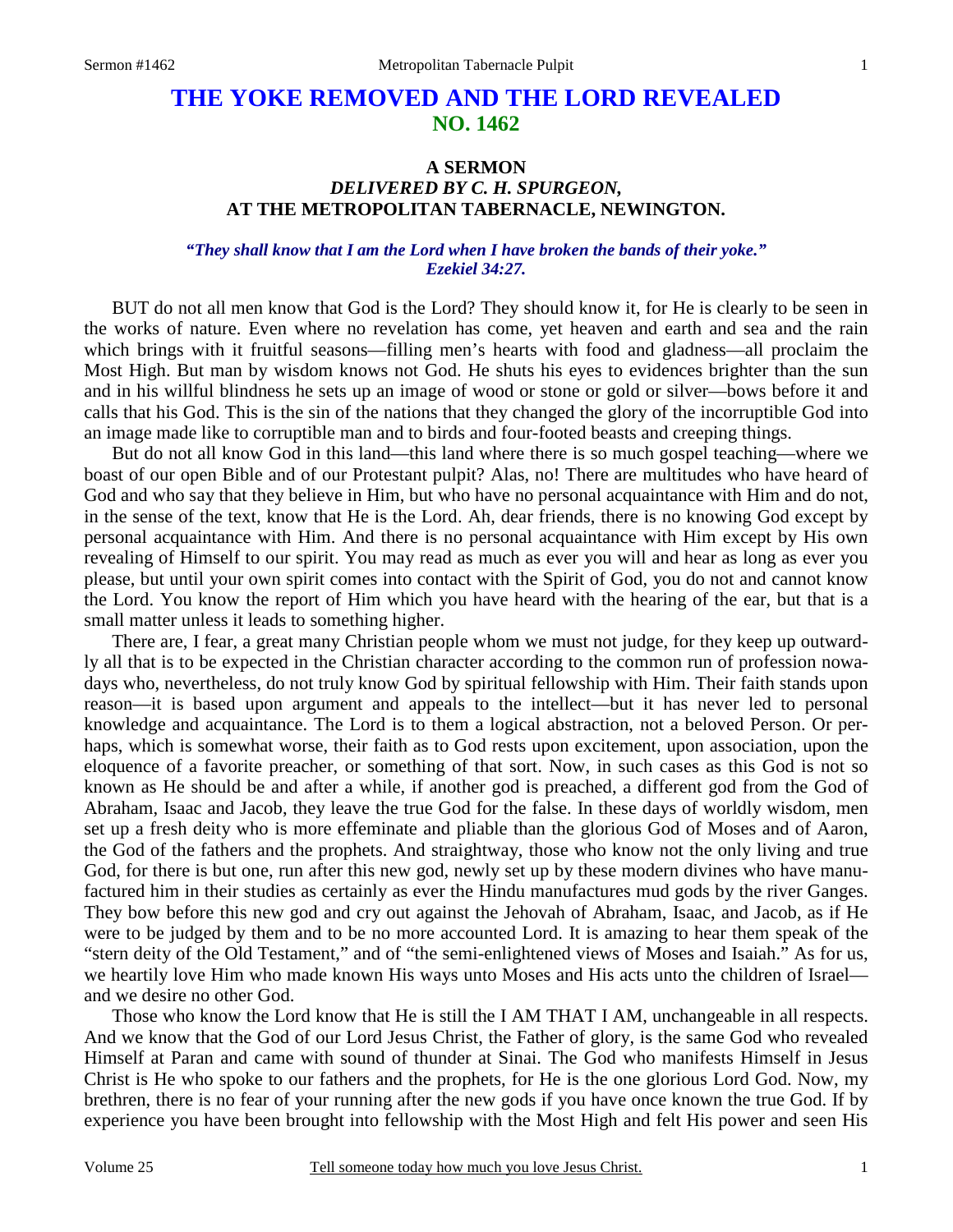glory, you will be confirmed in those things which He has taught you and which His Spirit has engraved upon your soul as with an iron pen and written with the point of a diamond.

 It appears from the text that there is a process by which God's own people are brought to know the Lord. This process takes place when He breaks the bands of their yoke. Then they know that the Lord is God. It is clear, therefore, that He must first of all permit His own chosen, for a wise purpose, to come into bondage. They must be in bondage or else they would not wear the yoke and there would be no opportunity for the Lord to break that yoke. I do not commend the bondage—it is a thing to be deplored but as Augustine once cried out, "Beata culpa!" "Happy fault!" when he saw how sin had made space for the wonderful display of divine grace. So I venture to say, "Blessed bondage, which gives an opportunity for our God to come in and set His children free. And by thus breaking the bands of their yoke to teach them that He Himself is the Lord."

 Let us now describe, by the help of God's Spirit, who alone can teach us, this process of breaking the bands of the yoke by which the emancipated know that the Lord is God.

 There are two things to be considered. First, that *the Lord does break the bands of the yoke of His people.* And secondly, that *then they know Him to be the Lord.* 

It is not difficult to show that THE LORD BREAKS THE BANDS OF THE YOKE OF HIS PEO-PLE, for the yokes which they wear at different times are many and in the breaking of each one of these *they learn that He is the Lord*.

 You cannot forget the first yoke of which you were conscious. It was a yoke of iron—but you had worn it for many years without feeling it. A spark of divine life dropped into your bosom and then you began to perceive that *a yoke of sin, of guilt, of condemnation under the law* was firmly fixed upon your neck. If you felt as I felt, it was indeed an iron bondage and the iron entered into your soul. We can well understand the feeling of some, who when wearing this yoke wish that God had made them frogs, or toads, or snakes, or anything sooner than that they should be men and being men should be sinful and obnoxious to divine wrath. It is a horrible thing to be a sinner—and when the horror is fully perceived it brings a little hell into the soul. What stings of scorpions, or teeth of lions, or lashes of a whip of wire can be more sharp and cutting than reflections such as these—"I have sinned and cannot undo the sin. I have provoked God and can make no atonement for my provocation. I deserve His wrath and can present no plea why that wrath should not come upon me." The fabled Atlas, when the world pressed on his shoulders, was not more loaded than an awakened conscience pressed with its own iniquities. It is easy to talk of conviction of sin, but to feel it is quite another matter. It puts the soul under saws and under harrows of iron and makes it pass through the brick kiln. Sin on the conscience is a ghost which will haunt you by night as well as by day—and drive sleep away from your eyes till your soul chooses strangling rather than life. I say not that conviction is equally terrible in all cases, but some have felt this yoke to be exceedingly heavy and I believe that all God's people, when the Lord begins to deal with them to a greater or lesser degree, are bowed down beneath the oppressive bondage. Happy is the hour when the Lord breaks that yoke. He alone can remove it, but He does it most effectually—and then we know that He is Jehovah our God that brought us out of the house of bondage. To emancipate a soul from the thralldom of sin is a labor worthy of God—and to His liberating hand be glory forever and ever.

 Then the awakened soul begins to be conscious of a second yoke. More or less, according to temperament and circumstances and so on, but still in each case we somewhat feel the yoke of *natural corruption* and inbred sin. The moment we become Christians, an inward battle begins. The old self will not tolerate the intruder—the new creature in Christ Jesus—and a conflict ensues. The converted man will be clean rid of some sins and scarcely ever feel a temptation to them. Notably, some men who have been given to certain evil habits have never been tempted that way again, but the flesh has taken a turn and rebelled in another direction. I have known a man, after conversion, tempted to commit a totally new sin for him and the suggestion has been a galling yoke. A passion which before he did not know to be in his soul has been awakened and he has seen the meshes of a net gradually encompassing him—then has he cried out because of the oppression put upon his sin-hating heart. If a believer has gone very deep in sin before conversion, he will often have a hard battle of it arising from the recollection of old transgressions, old habits, and old lusts. You may get the serpent out, but the slime of the reptile still remains—it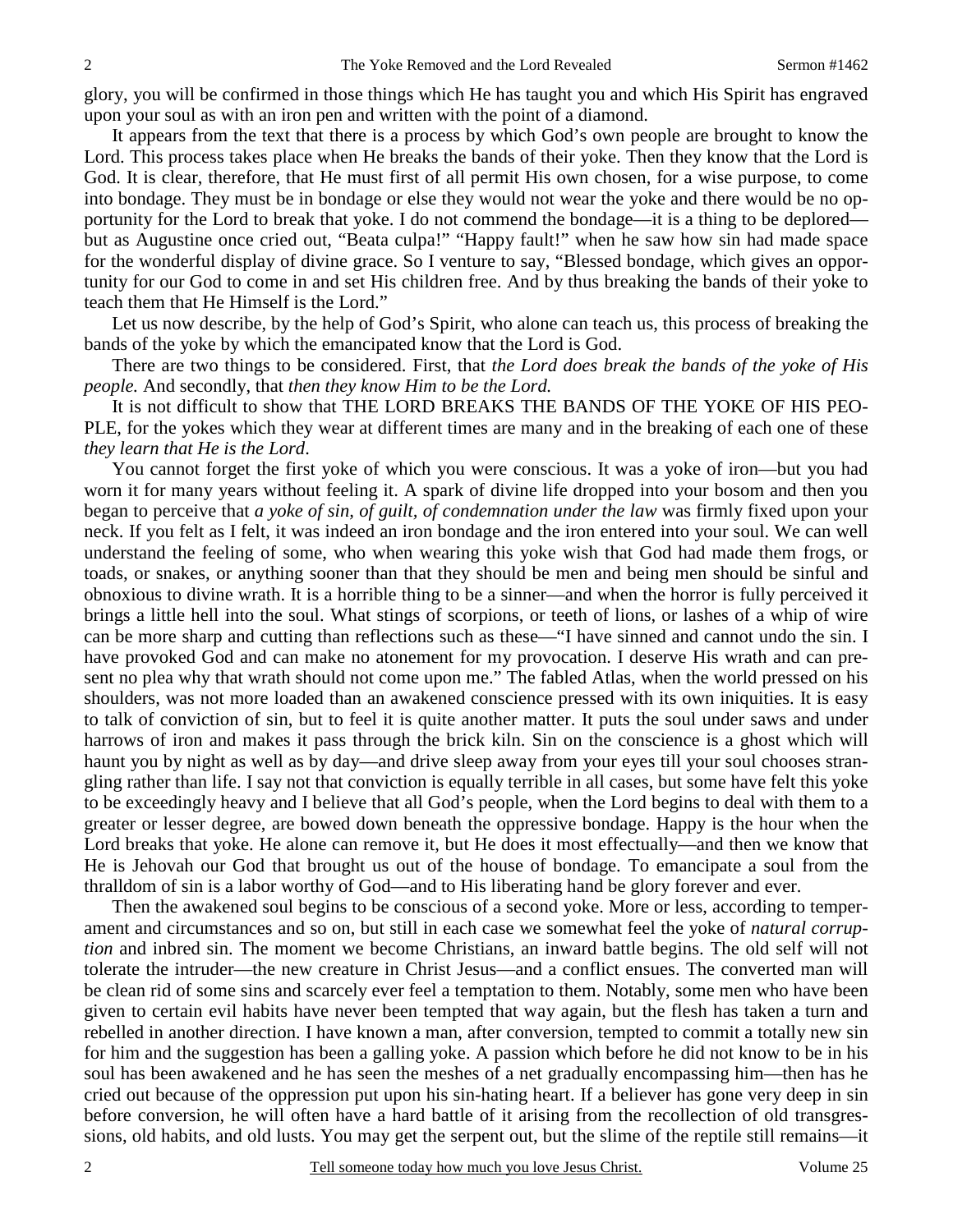needs the sanctifying power of the Spirit of God to purge its former lurking places. If a lion has long had his lair in a thicket, the hunters may chase him out, but his den is there and likely enough, cubs will come forth when least expected. And so it is with evil in the heart of man. An old cask smells of the wine it held. It will need a great deal of scalding to sweeten it and even then, if you put pure water into it, there will soon be a taste of the old liquor about it. In certain of our petty wars, we never seem to come to an end—the natives are neither at peace nor will they keep quiet—they watch for an opportunity and break out again. It is so with the war in the Christian's soul. You may presume that sin is completely dead in you, but it laughs while you are boasting and before long it will make you weep to think that you were so readily deceived. I have known a Christian man to have a temptation come upon him and though he has not yielded to it in any degree, it has clouded his joy and put a yoke on his neck. The temptation comes. He hates it, but it comes. He goes to God and prays against it, but it comes. He watches every step he takes, but there it comes. It seems to pursue him like his shadow. He would go to the ends of the earth to get rid of it, but there it is—it dogs his footsteps. He kneels down to pray and there it is. It is like the old story of the Scotch people who thought they had ghosts in their house so moved away to be rid of them—but as they moved, they heard a noise in the butter churn—the mischievous spirits were going with them. So have we known a Christian man move and shift and try to get away from a temptation—but there it has been—the torment of his life, a sword in his bones piercing him to the heart with daily anguish. To some men of God, temptation to a certain sin has been a galling yoke for years without end. They have cried to God, with their hair almost on end for horror of the sin and yet the suggestion to the evil has thrust itself upon them, as if it would not be refused. Read in Bunyan's, "Grace Abounding," how he was haunted with that thought of selling Christ and how the words seemed to ring in his ears—"Sell Him! Sell Him! Sell Him! Sell Him! Sell Him!" till at last he inadvertently said or thought he said, "Let Him go if He will." And then the devil gloried over him and said, "You have sold Christ." For the ten thousandth time Satan was a liar in his accusations. Honest John had done nothing of the sort, but he had been so plagued and perplexed with the temptation that he scarcely knew what he said or thought. Madame Bubble, too, is difficult to shake off when she courts a poor pilgrim. Her seductions are only to be resisted on our knees and even then they give us terrible twists. You do not all understand this and I do not wish you should. But if you are now experiencing what I describe, I would have you remember that the Lord can break this yoke also and tear away each one of its bands. Very joyful is the deliverance and when it comes the text is abundantly fulfilled—"They shall know that I am the Lord when I have broken the bands of their yoke."

 Another yoke which the Lord's people have too often borne is that of *a perpetual tendency to unbelief*. Unbelief lies in us all. It is *the* sin of mankind—the root sin—the taproot of all sorts of iniquity. Blessed are those who believe and are strong in faith. The Lord be praised whenever He brings us to full assurance. But there are certain of God's people who are so very prone to unbelief that on the very slightest turn of circumstances they begin to fret. At little troubles they grow nervous and as to their own spiritual state, they appear to themselves to be in jeopardy every hour. Often the only proof of their spiritual life which they can themselves perceive is their wish to be right, their desire to avoid sin, and their longing after God. They cannot say that they have much joy or much peace through believing, neither can they expect it, for their faith is so exceedingly weak. Others call them "killjoys," because they mope and mourn so much and in truth they reflect but small credit upon their religion. They act more as scarecrows to keep others away than as attractions to draw them in. Some of the Lord's people seem to be born in the shade and to live in the shade, as if they were descended from the old troglodytes or cave dwellers and love to be buried before they are dead. This habit of mind is to be condemned, nor should any who fall into it think lightly of it. But dear friends, we must not be severe upon others or condemn them. We must, on the contrary, feel that they are putting a very heavy yoke upon themselves and that the burden weighs down their spirits and crushes the joy out of them. There are many about whose interest in Christ nobody who knows them can have any doubt at all, whose Christian consistency is beyond all question, whose prayerfulness, whose love of the Word of God, whose simple, child-like trust in Jesus Christ is manifested to everybody except themselves. They are, nevertheless, in heaviness through anxiety as to their state. Their faces shine to others, but they share not in the brightness. No one has a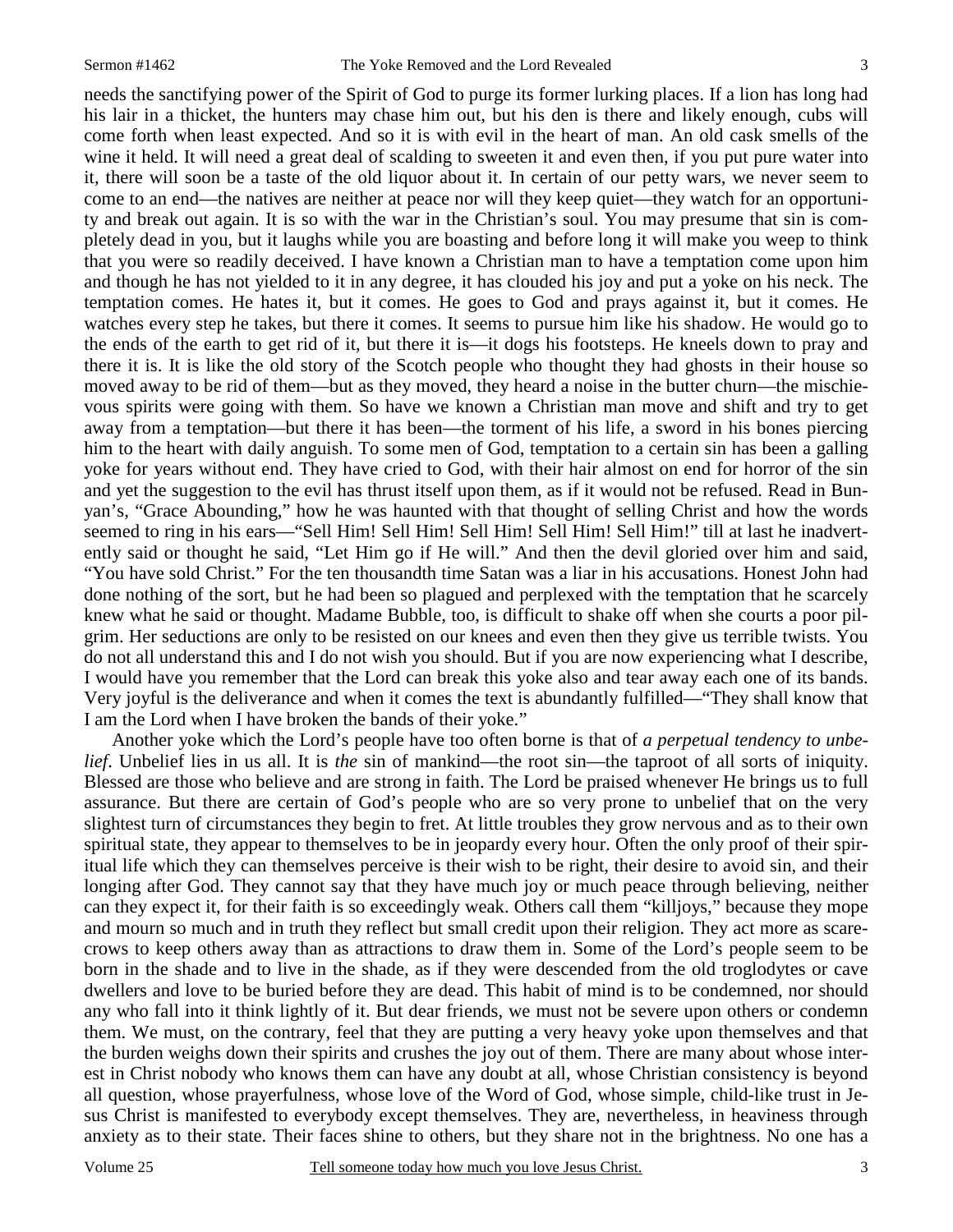doubt about them, but they are full of doubts for themselves. May the Lord bring up such brethren out of their prison and then shall they know that He is the Lord when He has broken the bands of their yoke.

 Some Christians are also loaded with a yoke *through great trouble.* We come together and we look cheerful and happy, but we do not know the burden of the person sitting in the pew with us. In such an assembly as this on Thursday nights, I know there is many a merchant who has come from the City where he has been driven to his wits' end all day long and he scarcely knows what he shall do. So he has said, "Well, I will just run into the house of God and I will hear what the Lord may have to say to my soul." Many and many a time a sweet promise has come home to the bewildered child of God and he has gone away feeling that the Master had sent a message to Him through His servant. I have known the housewife come up to the house of God in the same state—one child is sick and another sickening. The husband, perhaps, walking in a way that grieves the tender Christian heart of the wife and home affairs are anything but as they should be. But while she has sat before the Lord, there has come a word from the oracle of comfort and Hannah has been no sadder. Some of our brethren have a perpetual cross to carry. If we knew what they have to suffer in business, suffer in body, suffer in the domestic circle—if we knew the weight they have to carry—we should very often communicate to them words of comfort, whereas now through our not knowing, they are left unheeded and there is little or no Christian sympathy manifested. Ah, dear brother, it may be that you have been made to carry a very heavy yoke for years, but when the Lord shall break the bands of your yoke, then shall you know that He is the Lord. I can bear witness that trial has been a great blessing to me. I do not know that I have learned much except in trouble. What little I know has been whipped into me and I suspect it is so with most of my Master's family. By scourging He instructs every son that He receives. But when you have been in sore perplexity and difficulty and did not see your way out of it and could not, in fact, get out of it yourself—then have you known that the Lord was God when He has Himself appeared before you and broken the bands of your yoke. With a song you have magnified His surprising grace and blessed His delivering love.

 I have not time, however, to mention all the various yokes, but I would say, next, that *many yokes which God's people bear they cannot break themselve*s. When the sinner bears the yoke of sin he cannot get it off. He may tug and tug, but he only galls himself and fixes the yoke tighter than ever. The riveted fetter of sin is not to be shaken off. Can the Ethiopian change his skin or the leopard his spots? If so, then he who is accustomed to do evil may learn to do well by himself, apart from divine grace. The yoke of despondency of mind and very frequently, the yoke of temporal trouble will be such that a man cannot free himself from them. "Stand still and see the salvation of God," is sometimes the very best advice you can give to a man in distress. He is like a drowning man—the more he struggles, the quicker he goes down. He cannot help himself. The Lord often puts His people, on purpose, into positions where there is an end of the creature, where all carnal hope fails, where you look all around and not a single ray of light gladdens your weary eyes till the star of Bethlehem breaks forth and heralds the morning.

 But dear friends, let us remember that though yokes are very many and some of them are such that we cannot possibly break them off, yet *there is no yoke but what the Lord can readily enough take from His people*. To remove the yoke of sin He brings the pardoning blood of Jesus near and our heavy load departs. As for the power of sin over us, we overcome it through the blood of the Lamb. As for our daily cares, we cast our cares on Him who cares for us. As for our despondencies of spirit, our soul has heard Him say, "Let not your heart be troubled; you believe in God, believe also in Me." Nothing is impossible with God and therefore, dear friends, though the peculiar form of your distress at this time is known to none but your heavenly Father and yourself, I am quite safe in saying that God can remove it in an instant if He pleases. He lifts the beggar from the dunghill and sits him among princes. He brings forth those that are bound with chains. Though you have lain among the pots, yet shall you be as the wings of a dove covered with silver and her feathers with yellow gold. One of His saints of old recorded his experience in these words, "Out of the depths have I cried unto You, O God, and You heard me." His experience is that of all the captives who trust in the Lord. No condition is so dark that He cannot at once enlighten it and no case is so hopeless that He cannot instantly relieve it. Do you believe that? Are you sure of it? Why, the very belief of that fact ought to minister comfort to your mind.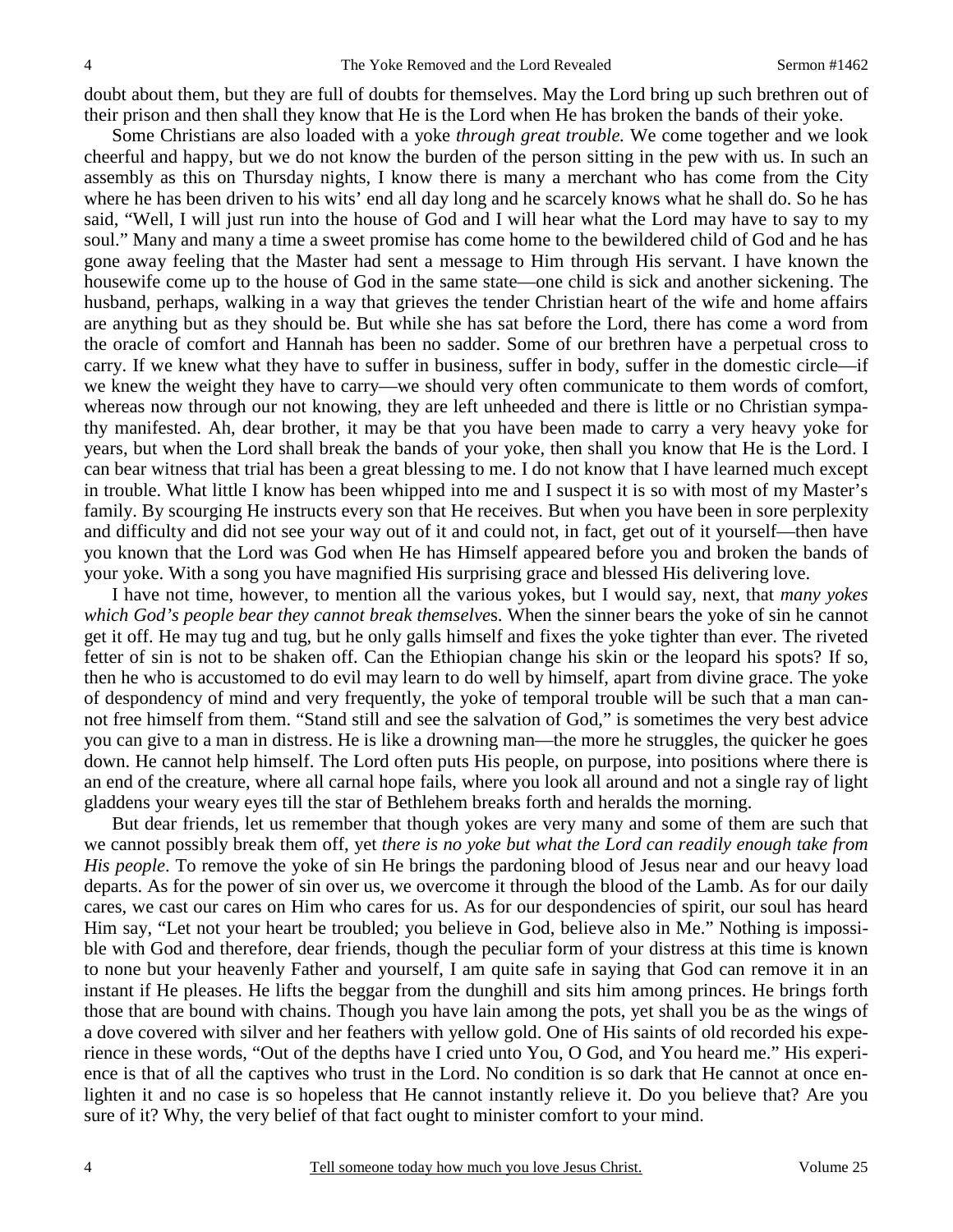One other reflection comes to me and it is this. *We may expect the Lord to break the bands of our yoke*. If He can do it and we are His people, we may expect Him to do it. Our children look for a great deal from their fathers and I think you will find that friends and relatives frequently expect much more of you than they are likely to get—but none ever expected more of God than God has been pleased to bestow. "My soul, wait only upon God, for my expectation is from Him." You know, if your child were sick and you could heal him, he would not be rash in expecting you to do it. And if your child were carrying an intolerable load and you, as his father, could release him from it, it would be only a natural expectation that he should reckon that you would do so. Oh you, then, that are oppressed—expect to be set free. Captives under the bondage of sin, since you *feel* sin to be a slavery, you are the Lord's prisoners of hope. Oh, you that have the deepest sense of guilt and have written the blackest things against yourselves, expect the Lord to set you free. If He had meant to destroy you, He would have left you to bear your sin in utter indifference and would not have convinced you of it. What can be the good of His giving you two hells—one here and another hereafter? No, He is judging you now. He is bringing you to pronounce sentence against yourself that you may plead guilty and that He may absolve you through His abounding grace. Christian, He is bringing you low; He is stripping you; He is casting you into the mire; He is beating you small as the dust of the streets and all because by this means He will make you see your nothingness and will cause you more fully to appreciate the splendor of His grace and the allsufficiency of His power. Knowing this, faith may help us to rejoice in tribulation the moment it arrives, saying, "Here is my Father's black horse come to my door to bring me a new token of love from Him." "We glory in tribulation also knowing that tribulation works patience, and patience experience, and experience hope." O ground, welcome the spade that is to turn you into a garden. O soul, welcome the affliction that is, through infinite mercy, to make you bring forth fruit unto your God. Then shall you know that the Lord is God when He has broken the bands of your yoke—and this you may expect Him to do. Thus much upon the first head, namely, that the Lord does break the bands of His people.

**II.** Now, secondly, WHEN HE DOES THIS, THEN THEY KNOW HIM TO BE THE LORD. Here we come to personal *experience*.

 Beloved, when we have great deliverances from bondage, then we begin to see the divine attributes displayed. You all believe God to be very powerful, for you have heard His voice in the thunder and seen His might in the tempest. But when you have been brought into very deep distress and God has brought you out of it with a high hand and an outstretched arm, then you have said, "Now I see His power. No hand but His could have moved that burden and He has done it." I do not suppose that all of you can go with me in this, but you who have done business in great waters have seen the works of the Lord and His wonders in the deep. You have known times when if anybody had told you that you would be delivered you would have said, "Impossible! Impossible!" Yet you have been delivered and you have cried out, "This is the finger of God. Now I know that there is a God in Israel, for He has done for me what no man could have accomplished, no, nor the angels of God." You have felt the power of God come so near to you that you have said, like Jacob, "How dreadful is this place!" Awe has overwhelmed you at the thought that God should display such power towards such an unworthy one as you, to lift you up from such depths of trouble.

 You must also have seen with wonderful vividness the attribute of *wisdom.* You have been all in a snarl. You have done your best and you have made things worse. You have gone for advice and the advice has perplexed you. You have looked in all directions and the more you have looked, the less hope you have seen. And then, all of a sudden, God's finger has seemed to be put out and all the knots have been untied and His word has been fulfilled—"I will make the crooked places straight and the rough places plain." You have had clear sailing where rocks appeared to hem you in—and when you have safely passed both Scylla and Charybdis, you have magnified the divine Pilot and been astounded at His infallible wisdom. Then have you called Him, "the only wise God," and felt that He has abounded towards you in all wisdom and prudence. The path of your feet, as you have looked back upon it, has shone with mercy and you have said, "What a blessed road is this by which I have been led! I thank God that I came this way! It is the best path that ever I have trodden—the most soul-enriching track-way. What wisdom has been shown towards me! I have had a considerable trouble, but it has saved me from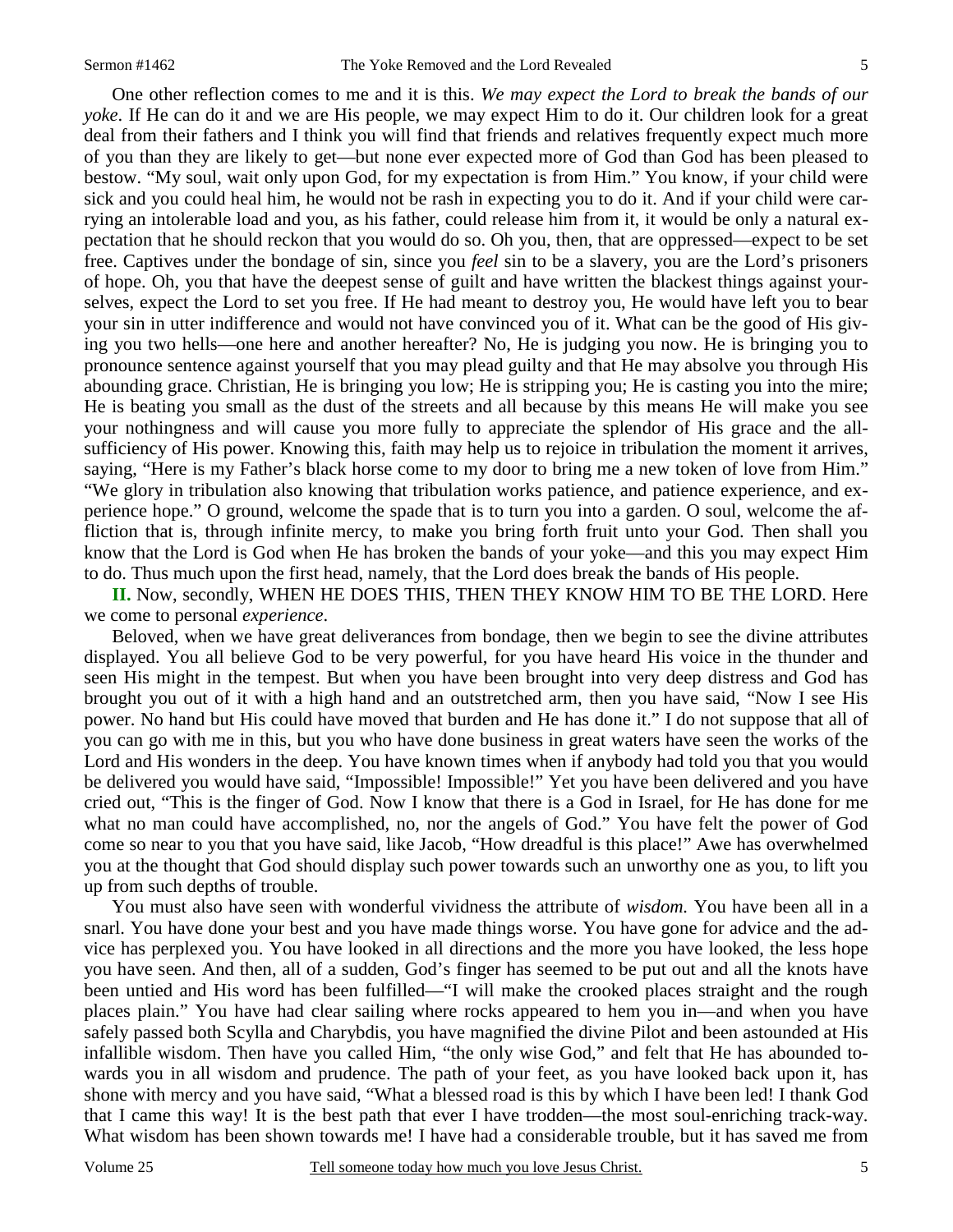one a thousand times worse. I have been a great loser but, still I am a greater gainer than a loser. I would not have missed this trial though I dreaded it! I would not have missed it for a thousand worlds! No one could have told me how this was to be done, nor by what process I was to be released, but now I know that the Lord is exceedingly wise and wonderful in counsel—blessed be His name." If any caviler had answered you, "I do not believe in providence—it is all stuff and nonsense!" I do not suppose that you would have had much more patience with such a person than I should have and that is wonderfully little, for I am of the mind of a good old man to whom I was speaking yesterday, who said, "Mainly I read my Bible and having read it about 50 years and having tried it and lived by faith upon God—the modern humbug of the free-thinkers does not bother me. I know better. I never argue about it. I have lived upon the old doctrines and know the truth of them." You will see, as I quote his words, that he put it rather strongly. But I am altogether of the old man's mind. Gentlemen waste their words when they try to make me doubt the overruling presence and personal interference of the Lord in the affairs of His people. They might as well tell me that I have no father or that I never had a mother and that my parents never treated me kindly. I know what I know and I know this—the Lord is kind in all His ways and that His providence does continually interpose on behalf of His praying people. If the learned doubters cannot see a providence—well, perhaps no special providence has been sought for by them or vouchsafed to them. If they have no God and no providence, of course they cannot bear witness to what they do not know. Let them go home and pray God to teach them. But we know that God does appear for us and are not to be beaten out of it. And we expect to accumulate much more personal evidence upon that subject between this and heaven, for we shall again suffer times of dark distress in which God will appeal for us and we shall know that He is the Lord by His breaking the bands off our neck.

 The Lord's *love* is also clearly revealed in our deliverances. Have you not sat down with tears of gladness in your eyes and said to yourself, "What a God He is! Oh, what a God He is!" Have you not almost wanted to get up into a high pulpit, with the entire world around you, that you might bear witness to His grace to you on each particular occasion? My feet were almost gone, my steps had well-near slipped. I was in a great strait. I was hemmed in. I knew not what to do and I had grieved Him by my sin and wandered from Him. But though I had forgotten Him, He did not forget me. Though I was unbelieving, He was faithful. Though I was foolish, He was wise and He set my feet into a large room—therefore is my mouth opened and my heart constrains me to speak well of His name before many witnesses. I know that there are some of you who never will be able to tell what love God has manifested to you. The poet, though he strained the sense, yet spoke the truth when he said*—*

#### *"But O eternity's too short To utter half Your praise."*

 We shall never get through it, brothers and sisters. There is no fear of our stopping the eternal music for lack of matter, for the goodness, the grace and the love of God to us are past finding out and are altogether infinite. When we have had the bands of our yoke suddenly broken, then the divine love in its boundless length and breadth has been conspicuously before us and we have known the Lord.

 Thus I might speak of each of the divine attributes, but I choose rather to pass to another topic. It is this. When the bands of our yoke have been broken, *it is often in answer to* prayer and because that liberty has come in answer to prayer, we have exclaimed, "Now I know the Lord." If you have gone to God 20 times about a thing—(no, 20 times would be nothing), if you have risen in the night watches and cried with groans and tears about your burden, if you have walked your garden or walked the streets and all the while your soul has been crying, "My Father, deliver me!" pleading every argument your soul knew with God that He would come to your rescue—then, when the rescue has come—you have known the Lord. An answered prayer is a window into God's existence, a proof of His faithfulness, an evidence of His presence. There you see that He is and that He is the rewarder of them that diligently seek Him.

 So again, we know Him from another reason—*the special hand of God is often seen* in the breaking of the yoke of His people—the special hand. Those who look at providences carefully will often wonder at the specialties of God about little things; for instance, about the time—the exact time. God never is before His time and He is never late. He times His mercies to the tick of the clock. If they had come a little before, they might have been misused. If they came a little later, our spirit might have been broken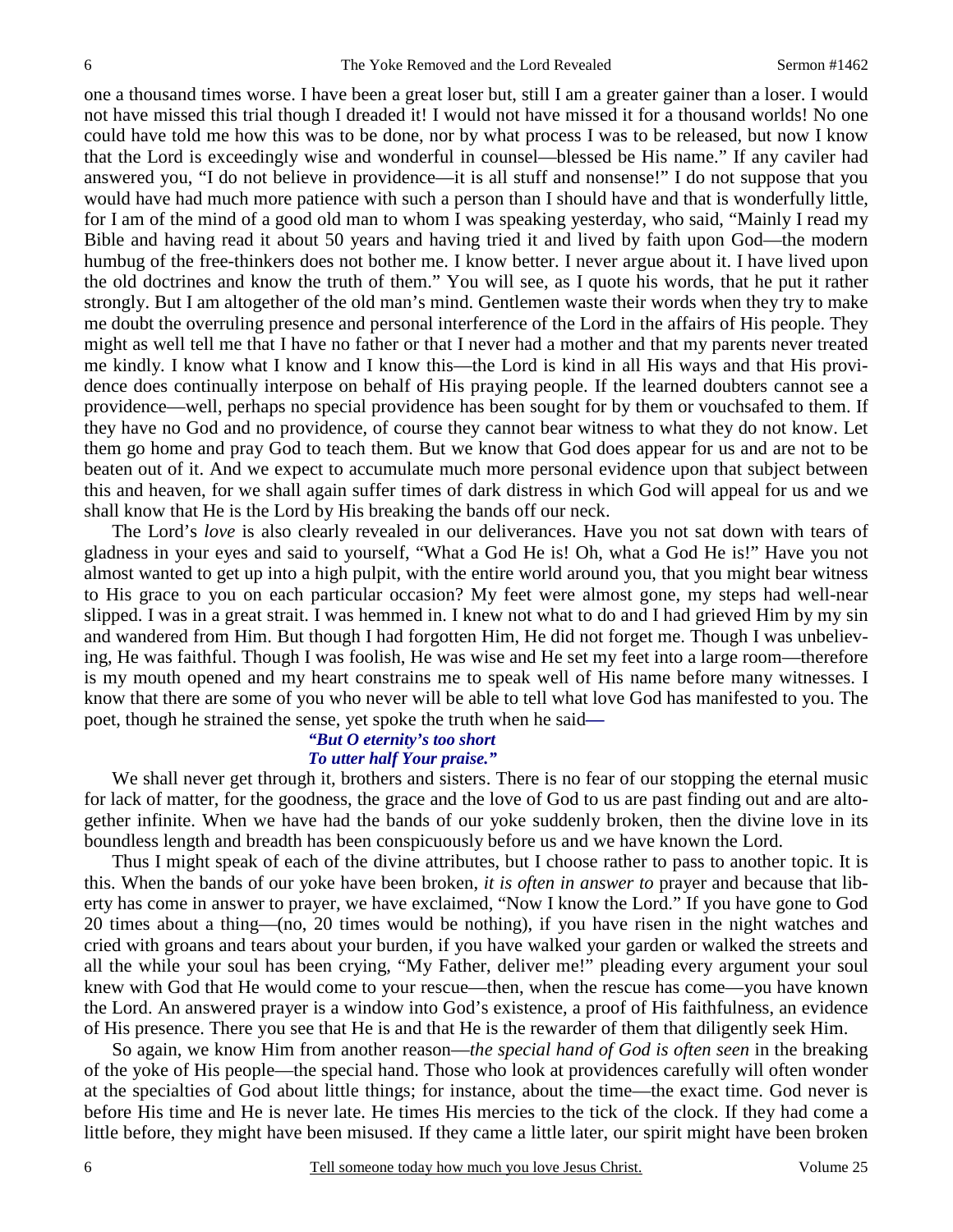and the steed might have been starved while the grass was growing. There it is—the moment the hand of the devil lifted the dart, the hand of the eternal lifted the shield so that the dart was turned aside. Wonderful are the punctualities of God. You have noticed them. I am sure you must have done so. You have met a friend by accidentally going down one street when you generally went another—and that very friend has been the one that you most needed to see. I have known what it is to go out of my way and to complain of myself for having made such a blunder and thus wasting half-an-hour—till I have seen the person that I wanted to meet above all men, but had not thought of him as the right person to inquire of—and he has told me exactly what I wanted to know. I was going the right way when I was going out of the way. But often it is so, and so you shall find it and you shall have to lift up your hands and say, "Now also do I know the Lord—time, place, circumstances, words, little petty details, small things—He has had a hand in them all." "Blessed be God," I said to a dear one today, "for our great God, that He loves us in great troubles." "And," she replied, "blessed be His name that nothing is too little for Him." So do I say tonight. Blessed be His name for breaking the little bands of our yoke and for removing the great yokes by such small but effectual means. We most admire those little touches which are so omnipotent. The magicians of Egypt turned water into blood, or pretended to do it, and they brought forth frogs—but when once Aaron began to make the dust into tiny life, they could not counterfeit the wonder and they said, "This is the finger of God." Frequently by minute marvels God reveals Himself most clearly to the secret souls of His people and they hear in His still small voice more of His mind than in His thunder and mighty wind.

 Dear friends, if you have passed through any great and special deliverances, you will join with me in feeling that the presence of God is often vividly perceived. I fear that the presence of God is not often felt as it ought to be at a dinner table when a number of people are met together and are enjoying themselves. But I remember my feeling the presence of God at a dinner table on a memorable occasion. There was a very large sum of money to be paid for the building of the Orphanage and I was up with certain friends at Regent's Park—dining at the house of one of our brothers. I there mentioned that I was short of some 2,000 pounds to meet an account which would very soon be due, but that I was sure that God would graciously give it, for it was His work and He would supply its needs in answer to prayer. We were discussing as to whether it was not rather bold to speak too positively about answers to a prayer of such a kind and while we were still discoursing, there came a telegram from the Tabernacle to me, saying, "A person unknown has called and left 2,000 pounds in bank notes for the Orphanage." I read the telegram to the friends assembled and their gratitude and astonishment abounded. My dear old friend, Dr. Brock, who is now with God, said, "Put down your knives and forks and let us bless the name of the Lord." And he stood up and poured out His heart in a most wonderful manner in devout thankfulness to the Answerer of prayer. We all heartily joined in that act of devotion. The Lord was there—we felt His presence as much as if it had been a sacramental supper, for the Lord had drawn so near to us. If someone had said to us just then, "Well, you know, this is a coincidence, a mere coincidence," we should have laughed and I, for one, would have said, "It is a very blessed coincidence and I hope it will go on coinciding, for truly it coincides with the promise and with my faith in God." The devil does not give his followers such coincidences. Let me say that I have prayed and God has heard me and if that is only a coincidence, it has happened so many hundreds and thousands of times to me, and I suppose to you also, beloved, that we are not to be cheated out of a demonstrated fact by the unbeliever's impudent theories.

 We can boldly say, "Now I know the Lord, for He has broken the bands of my yoke in answer to prayer and I have felt Him near." Yes, and we feel Him so near that often we are obliged to utter words of praise. See what the Israelites did when they had been in Egypt making bricks without straw and seeing their male children destroyed by a merciless tyrant. It was a happy, happy time for them when at midnight they came out of Egypt. Do you wonder, after they had crossed the Red Sea and Pharaoh and his chariots had all been drowned in the midst of it, that when they saw their enemies dead upon the shore, Miriam took her timbrel and all the daughters of Israel went forth with music chanting, "Sing unto the Lord, for He has triumphed gloriously. The horse and his rider has He thrown into the sea"? "Be quiet, good women. The philosophers have discovered that God is the 'totality of existence,' and that He